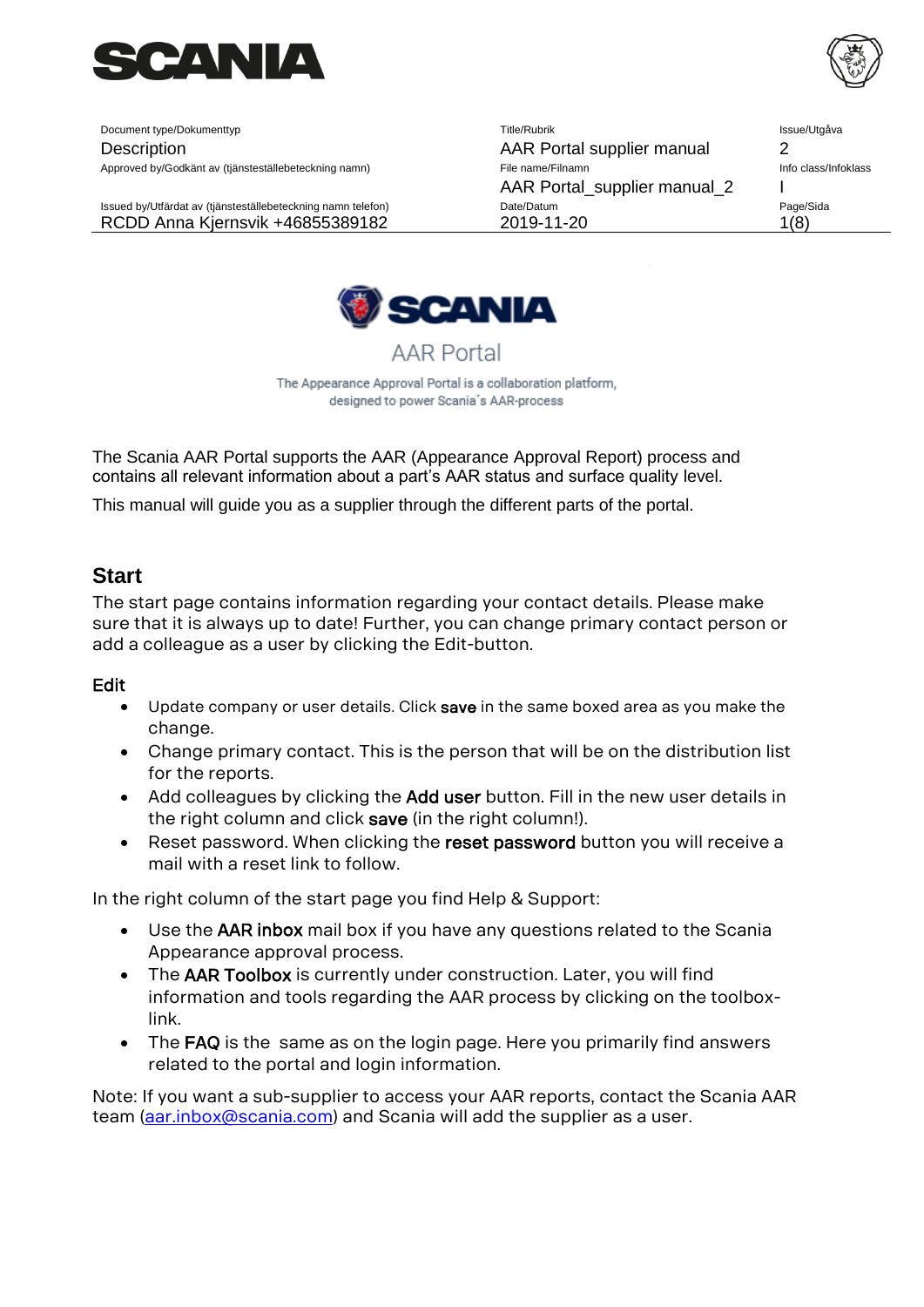



Document type/Dokumenttyp **Description** Approved by/Godkänt av (tjänsteställebeteckning namn)

Issued by/Utfärdat av (tjänsteställebeteckning namn telefon) RCDD Anna Kjernsvik +46855389182

| Title/Rubrik                 | Issue/Utgåva         |
|------------------------------|----------------------|
| AAR Portal supplier manual   | 2                    |
| File name/Filnamn            | Info class/Infoklass |
| AAR Portal_supplier manual_2 |                      |
| Date/Datum                   | Page/Sida            |
| 2019-11-20                   |                      |

# **Parts**

The Parts page contains the AAR reports of all parts that have started the AAR process flow (first step AAR tech review).

|                         | <b>SCANIA</b> | AAR Portal                                                                                                                                                                                                                                       |         |        |               |                        |               |                       | Profile<br>$\mathbb{C}$ Log out |  |
|-------------------------|---------------|--------------------------------------------------------------------------------------------------------------------------------------------------------------------------------------------------------------------------------------------------|---------|--------|---------------|------------------------|---------------|-----------------------|---------------------------------|--|
| Parts<br>Start          |               |                                                                                                                                                                                                                                                  |         |        |               |                        |               |                       |                                 |  |
| Show all                |               |                                                                                                                                                                                                                                                  |         |        |               |                        |               |                       |                                 |  |
| Parts<br>your delivery. |               | Find parts by using the search field. Sort the list by clicking the headings.<br>When parts are sent to Scania, select one or several checkboxes and click the button "Send parts". Please make sure to always use the latest AAR pallet flag on |         |        |               |                        |               |                       |                                 |  |
|                         |               |                                                                                                                                                                                                                                                  |         |        |               |                        |               | Search                |                                 |  |
| Part No                 | Part name     | Old and related parts                                                                                                                                                                                                                            | Project | Region | Supplier      | <b>Evaluation step</b> | <b>Status</b> | <b>Status updated</b> | Send parts                      |  |
| 0000000                 | Test part     |                                                                                                                                                                                                                                                  |         | ۰      | Test supplier | 2nd TR                 | Report: OK    | 2018-05-13            | $\Box$ 2018-05-13               |  |
|                         |               |                                                                                                                                                                                                                                                  |         |        |               |                        |               |                       |                                 |  |

To enter a report, click somewhere on the row for the part of interest.

If the list contains many parts, use the search field! It is possible to search for anything that is mentioned in the part list overview. Fine tune the search by adding several words with a blank in between. E.g. TR OK

Explanation to the titles in the overview:

Part No: Scania part number

Part Name: Scania part name

## Old and related parts:

This may contain older part numbers if a part number has been changed and also related part numbers such as LH, RH, Assy number, other colours etc. More information might be stated within the part information area in the report.

Project: Scania project name

## Region:

SEU: Appearance approval made by Scania Europe (Södertälje)

SLA: Appearance approval made by Scania Latin America

Supplier: Scania Tier 1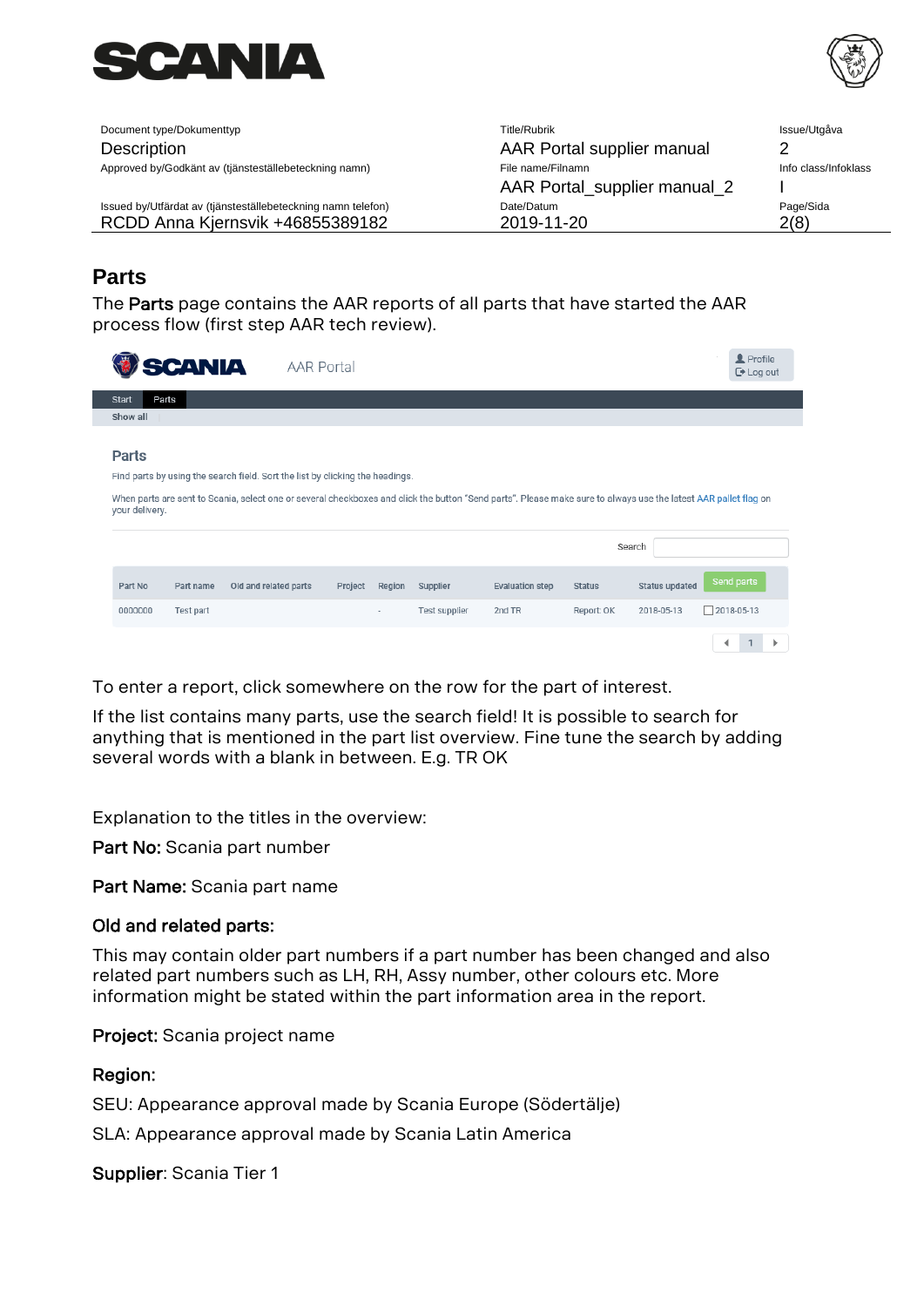



| Document type/Dokumenttyp                                    | Title/Rubrik                 | Issue/Utgåva         |
|--------------------------------------------------------------|------------------------------|----------------------|
| Description                                                  | AAR Portal supplier manual   |                      |
| Approved by/Godkänt av (tjänsteställebeteckning namn)        | File name/Filnamn            | Info class/Infoklass |
|                                                              | AAR Portal_supplier manual_2 |                      |
| Issued by/Utfärdat av (tjänsteställebeteckning namn telefon) | Date/Datum                   | Page/Sida            |
| RCDD Anna Kjernsvik +46855389182                             | 2019-11-20                   | 3(8)                 |

Evaluation step: States where in the AAR process flow the part is. There are 4 evaluation steps for appearance approval:

- TR (AAR tech review) shall be performed before tooling starts
- PQE (Part Quality Evaluation) performed on optimised FOT- parts
- GV (Grain Verification) applies for all grained plastic parts
- FV (Final Verification) Final approval made on serial produced parts

| <b>AAR Tech Review</b>                                                                                                                                                                                                                                                                                                                                                                                                                                                                                  | <b>Part Quality Evaluation</b>                                                                                                                                                                                                                                                                         | <b>Grain Verification</b>                                                                                                                                                                                                                               | <b>Final Verification</b>                                                                                                                                                                                                                                                                                                                                                                                                                                                                                                                                          |
|---------------------------------------------------------------------------------------------------------------------------------------------------------------------------------------------------------------------------------------------------------------------------------------------------------------------------------------------------------------------------------------------------------------------------------------------------------------------------------------------------------|--------------------------------------------------------------------------------------------------------------------------------------------------------------------------------------------------------------------------------------------------------------------------------------------------------|---------------------------------------------------------------------------------------------------------------------------------------------------------------------------------------------------------------------------------------------------------|--------------------------------------------------------------------------------------------------------------------------------------------------------------------------------------------------------------------------------------------------------------------------------------------------------------------------------------------------------------------------------------------------------------------------------------------------------------------------------------------------------------------------------------------------------------------|
| Goal: Agreement on appearance and<br>perceived quality to optimize part design<br>before tool production<br>Focus: General design features, grain-,<br>draft angle-, simulation of moulding<br>process analyses and mould design (split<br>lines, injection points etc) AAR acceptance<br>criteria<br>Part status: Before tool is initiated<br>Attendees: Supplier, Part owner, SQA,<br>Purchaser, C&T, Studio engineer,<br>Design Quality Specialist (AAR team)<br>Deliveries: Report with action list | Goal: Atool ready for graining<br>Focus: Shape, parting lines and polish<br>Part status: Optimised part - judged by<br>the supplier to be ready for graining<br>2 pieces / part and cavity<br>Attendees: Partowner, Studio engineer,<br>Design Quality Specialist (AAR team)<br>Deliveries: AAR report | Goal: Agrain according to specification<br><b>Focus: Grain and Gloss</b><br>Part status: Textured part<br>2 pieces / part and cavity<br>Attendees: Part owner and C&T (if<br>needed), Design Quality Specialist (AAR<br>team)<br>Deliveries: AAR report | Goal: Apart that fulfils the appearance<br>requirements for series production <sup>2</sup><br>Focus: Colour, texture, gloss and overall<br>aspect (including gaps within an assembly)<br>Part status: Part produced according to<br>series.<br>3 pieces / assembly to be used as master<br>samples<br>Attendees: Partowner and Design Quality<br>Specialists (AAR team)<br>Deliveries: Signed Final AAR form, AAR<br>report and signed master samples<br><sup>2</sup> Correct location, process parameters, enough number of parts<br>etc (i.e. comparable to SPR) |

AAR evaluation steps

In the Evaluation step column it is stated if it is the  $1<sup>st</sup>$  loop or a resubmission, e.g.  $1<sup>st</sup>$ PQE or 2nd PQE

Status: Shows the status of the evaluation step stated in the evaluation column:

- Report: OK: The part has been approved in the evaluation step that is stated.
- Report:  $(Ok)$ : Evaluation report approved with comment  $-$  Supplier action requested: enter the report and add an answer to the Scania comment!
- Report NOK: AAR step not approved. Enter the report and read necessary action before re submitting parts to the same evaluation step.

## Status updated: Date for last status.

Send parts: Click the ticking box (1) for the part that you will send to Scania and then click the green send parts button (2) when ready to send parts for evaluation. A confirmation box will appear which includes a link to the AAR pallet flag. (You also find a link to the pallet flag in the top of the Parts page).When confirming (3), the current date will appear in the column.

| Search |                       |                              | $\mathbf{x}$<br><b>Confirm parts sent</b>                                      |
|--------|-----------------------|------------------------------|--------------------------------------------------------------------------------|
|        | <b>Status updated</b> | $\overline{2}$<br>Send parts | Do you want to confirm that the selected<br>parts are sent to Scania?          |
| ished  | 2018-04-26            | EZ.                          | Please make sure to always use the latest<br>AAR pallet flag on your delivery. |
|        |                       |                              | 3<br>Close<br>Confirm                                                          |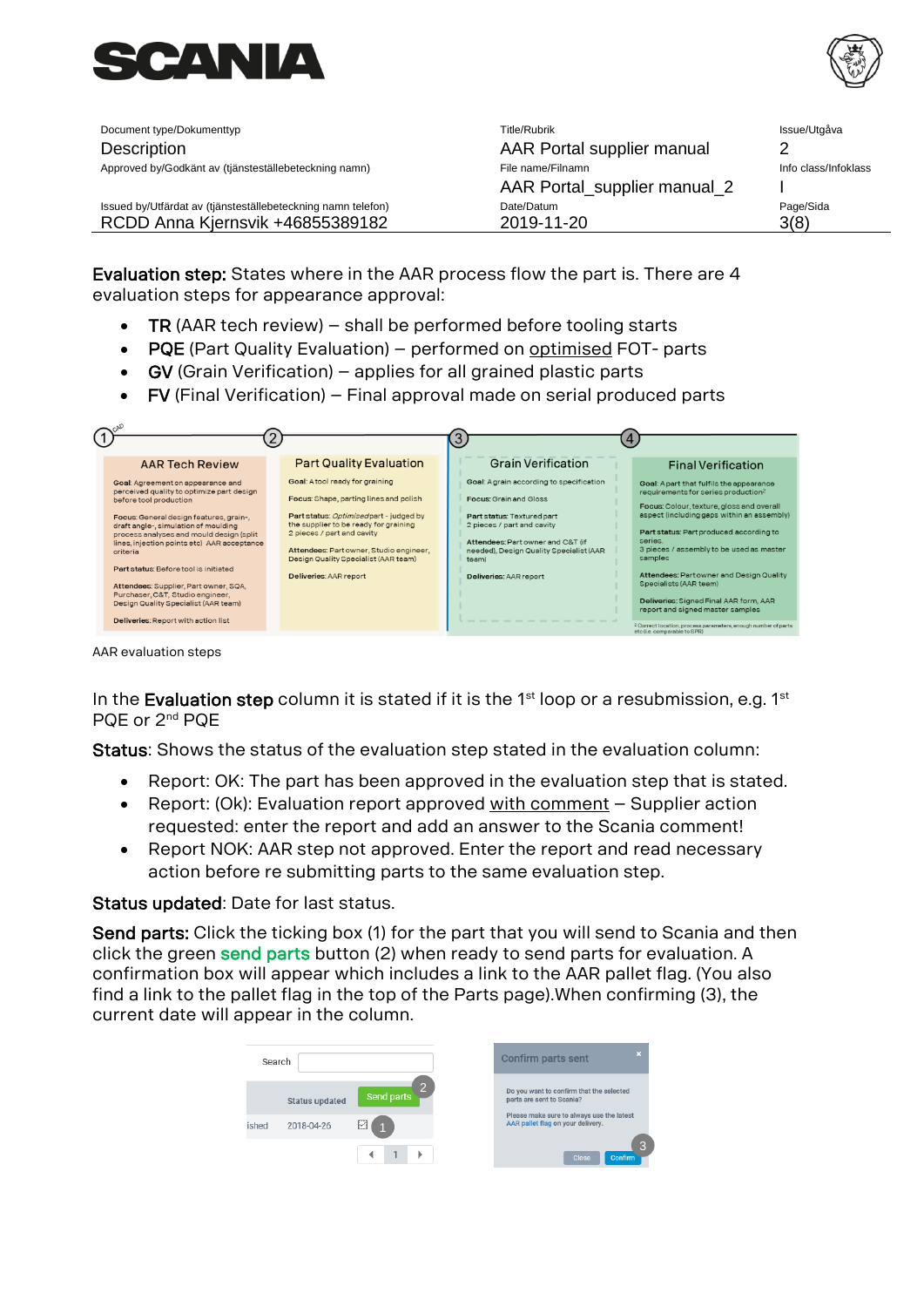



| Document type/Dokumenttyp                                    | Title/Rubrik                 | Issue/Utgåva         |
|--------------------------------------------------------------|------------------------------|----------------------|
| Description                                                  | AAR Portal supplier manual   |                      |
| Approved by/Godkänt av (tjänsteställebeteckning namn)        | File name/Filnamn            | Info class/Infoklass |
|                                                              | AAR Portal_supplier manual_2 |                      |
| Issued by/Utfärdat av (tjänsteställebeteckning namn telefon) | Date/Datum                   | Page/Sida            |
| RCDD Anna Kjernsvik +46855389182                             | 2019-11-20                   | 4(8)                 |

Note: In parallel to sending parts, you should send a mail to **[aar.inbox@scania.com](mailto:aar.inbox@scania.com)** with measurement reports (dimension and possible colour/gloss measurements) plus any other information you find relevant (e.g. production date, batch no etc.).

## The report - Part specifications & appearance approval reports

When clicking on a part in the overview list (anywhere on the row) you will enter the reports for that specific part.

At the top of the report there is a ShowPartInfo button. Clicking on this text will show all the basic information regarding the part. At the bottom of Partinfo area you also find mark-up reports when available and a picture of the part in question.

Below the "ShowPartInfo", is a *status bar* showing where in the AAR process the part is. The status bars turn yellow when the step is on-going and green when the step is completed.



Below the status bar is a list of all reports related to each step. Click on the report you would like to see to enter the report for that step. (When entering the reports page for a part it is always the latest one that is visible by default).

Symbols attached to report name:



- Yellow !: Report approved with comment needs action/response by supplier
- Red cross: Report not approved needs action/response by supplier. Evaluation step needs looping **X**
- Green checkmark: Report approved/evaluation step completed. Proceed to next step in the process. N

Important! When you as a supplier receives a report that is approved with comment (Report: (OK)), you need to answer by filling in action to the comment in order to complete the step – and make it green.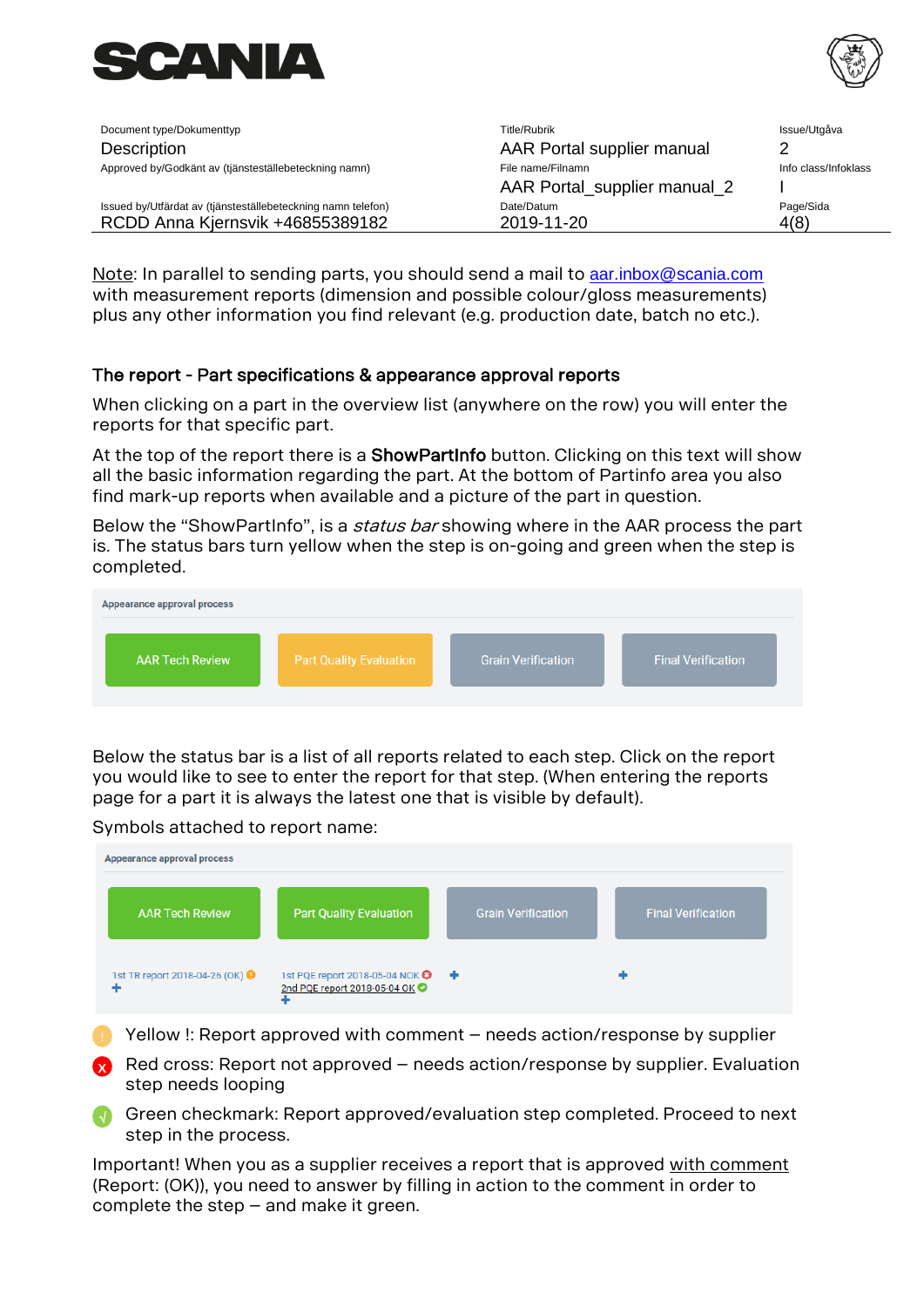



| Document type/Dokumenttyp                                    | Title/Rubrik                 | Issue/Utgåva         |
|--------------------------------------------------------------|------------------------------|----------------------|
| Description                                                  | AAR Portal supplier manual   | າ                    |
| Approved by/Godkänt av (tjänsteställebeteckning namn)        | File name/Filnamn            | Info class/Infoklass |
|                                                              | AAR Portal_supplier manual_2 |                      |
| Issued by/Utfärdat av (tjänsteställebeteckning namn telefon) | Date/Datum                   | Page/Sida            |
| RCDD Anna Kjernsvik +46855389182                             | 2019-11-20                   | 5(8)                 |

If a report is approved – no action is needed until you send new parts for the next step – then enter the portal and click the send parts box. You will then also access the pallet flag.

The Evaluation details area (below the status bar) contain remarks from the AAR evaluation.

First, some information regarding the date of the evaluation, who has performed the evaluation, which part numbers the report is valid for and also production date and batch no of the part that has been evaluated (please provide this information when sending parts to Scania).

Note: for evaluations performed before June 2018 (before the web based AAR portal was launched) the evaluation date will equal the date when the report was transferred to the new system (not when the evaluation originally was performed!). For these old reports the production date is when the evaluation was done.

Second, the actual remarks and conclusion from the Scania AAR-team:

|                                                        |                                                             |               |                         | Planned due date               |
|--------------------------------------------------------|-------------------------------------------------------------|---------------|-------------------------|--------------------------------|
|                                                        |                                                             |               |                         |                                |
|                                                        |                                                             |               |                         |                                |
| OK NOK N/A                                             | Comment                                                     | <b>Upload</b> | <b>Supplier actions</b> | Planned due date               |
| 000                                                    |                                                             | $\circledast$ |                         |                                |
| $\begin{array}{ccc} \circ & \circ & \circ \end{array}$ |                                                             | $\circledast$ |                         |                                |
| $\circ$<br>$O$ $O$                                     |                                                             | $\circledast$ |                         |                                |
| $\circ$<br>$\circ$ $\circ$                             |                                                             | $\circledast$ |                         |                                |
| 000                                                    |                                                             | $\bigcirc$    |                         |                                |
| $\begin{array}{ccc} \circ & \circ & \circ \end{array}$ |                                                             | $\circledast$ |                         |                                |
| 000                                                    |                                                             | $\circledast$ |                         |                                |
|                                                        | Conclusion *                                                |               | Delivery date           |                                |
|                                                        | $\bigcirc$ Approved                                         |               |                         |                                |
|                                                        | <b>Process related defects</b><br><b>Conclusion comment</b> |               |                         | <b>Upload Supplier actions</b> |

The left column shows Scania remarks and the right column is for supplier actions (that you need to fill in when receiving the report).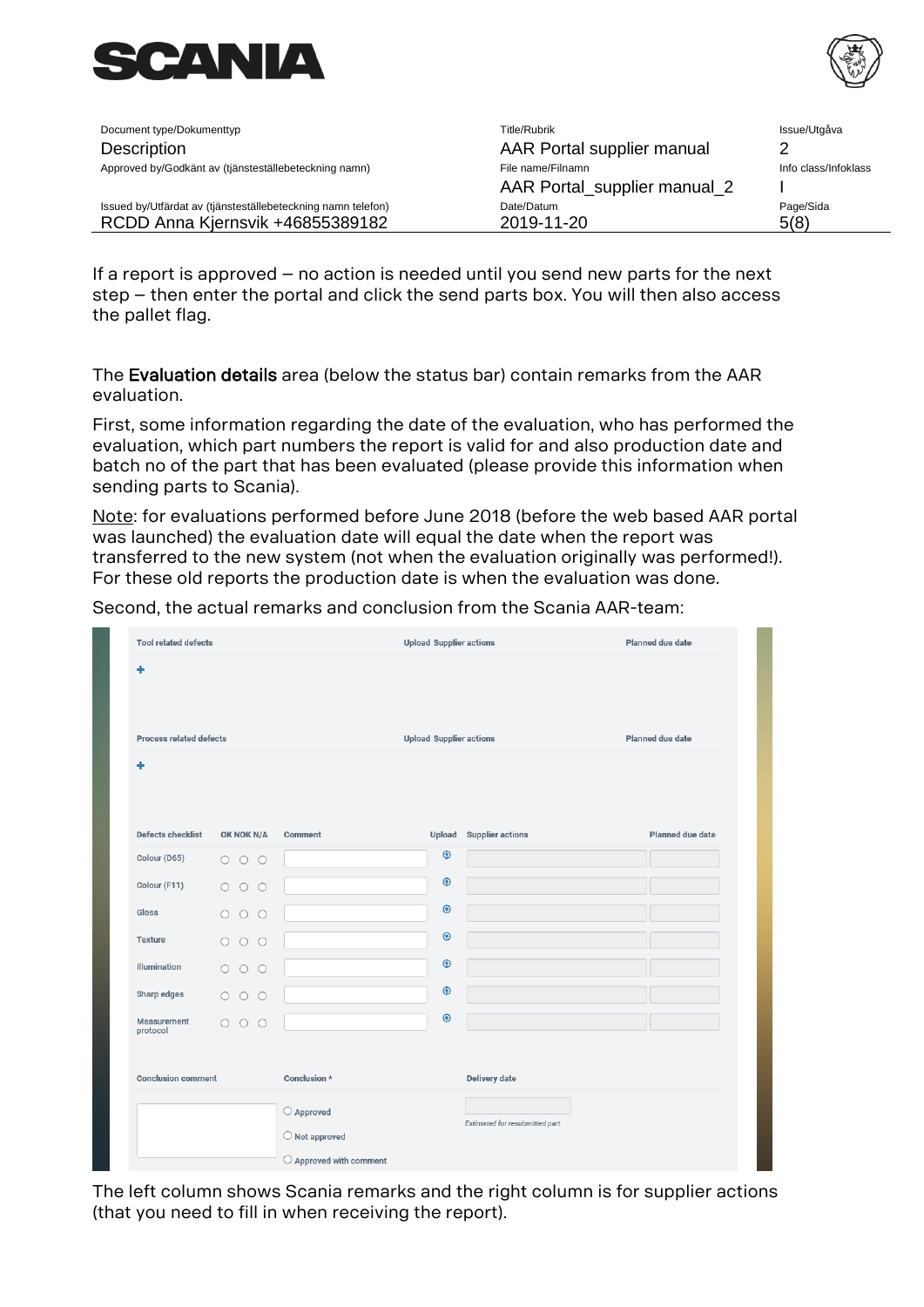



| Document type/Dokumenttyp                                    | Title/Rubrik                 | Issue/Utgåva         |
|--------------------------------------------------------------|------------------------------|----------------------|
| Description                                                  | AAR Portal supplier manual   |                      |
| Approved by/Godkänt av (tjänsteställebeteckning namn)        | File name/Filnamn            | Info class/Infoklass |
|                                                              | AAR Portal_supplier manual_2 |                      |
| Issued by/Utfärdat av (tjänsteställebeteckning namn telefon) | Date/Datum                   | Page/Sida            |
| RCDD Anna Kjernsvik +46855389182                             | 2019-11-20                   | 6(8)                 |

In the right column you will also be able to fill in the estimated delivery date for the next delivery and also upload any documents you find relevant.

## Tool related defects

Lists all remarks related to the tool / cavity. These needs to be corrected before getting an approval to move to the next step.

Example:

If the Scania DQS (Design Quality Specialist) find a defect, we will add a comment and also upload a picture explaining the defect (The number in front of the picture states which comment it is attached to).

When you receive the report, you should enter and add your response to the remark and also fill in an estimated date for when it is likely to be corrected.

You can click on the number below the picture to make it larger.

## Process related defects

Lists all remarks related to the production process. Process related defects should preferable be optimised as soon as possible but depending on where the part is produced, it might not be reasonable to correct before getting parts from the final production sight.

Most commonly, it is up to you as a supplier if you would like to resubmit parts for the same evaluation step or if you are confident that it is process related and will be removed before sending parts for the next evaluation step. Then it is ok to state that in the action and move to the next step.

If Scania demands resubmission to the same evaluation step, that will be stated in the report.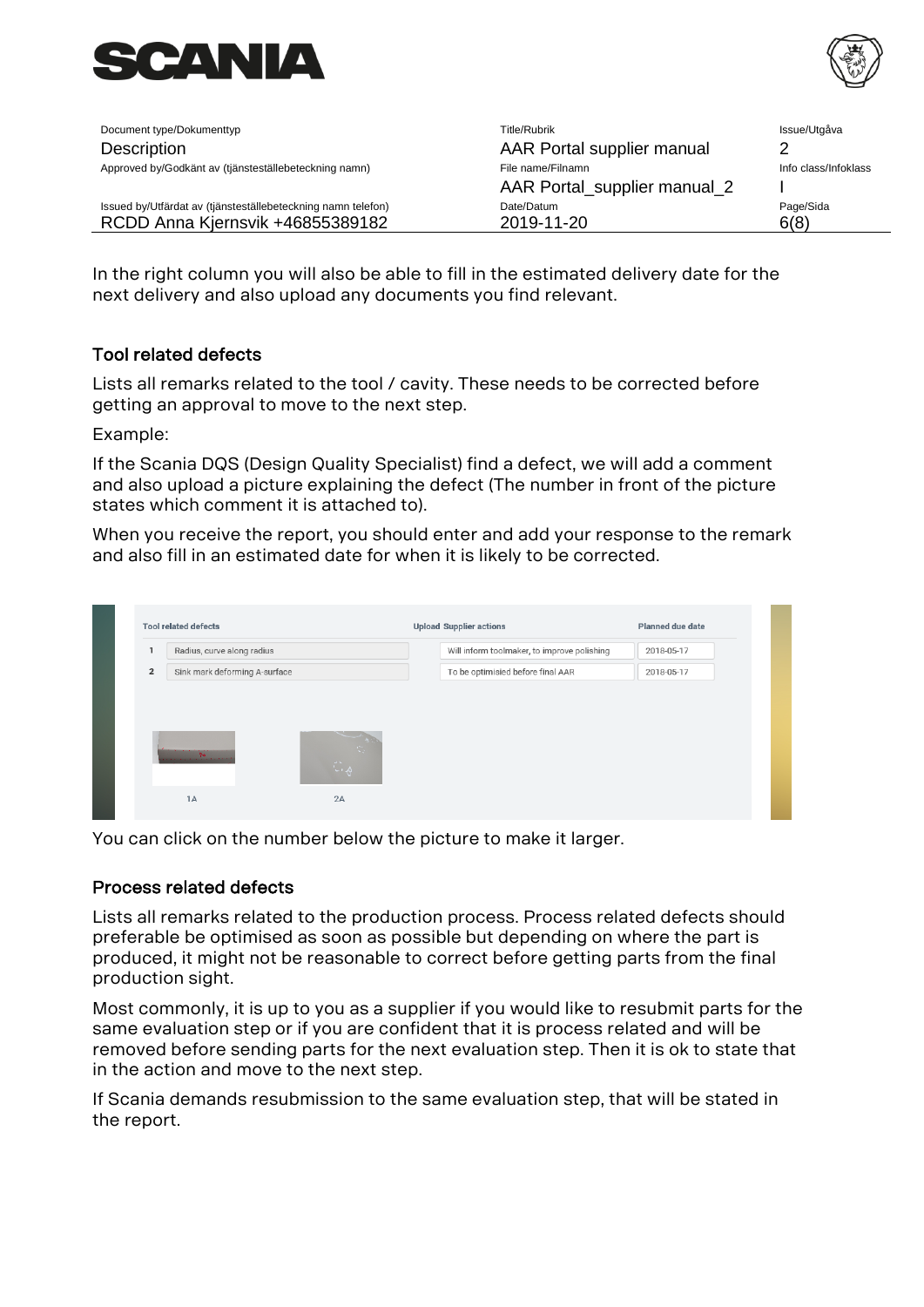



| Document type/Dokumenttyp                                    | Title/Rubrik                 | Issue/Utgåva         |
|--------------------------------------------------------------|------------------------------|----------------------|
| Description                                                  | AAR Portal supplier manual   |                      |
| Approved by/Godkänt av (tjänsteställebeteckning namn)        | File name/Filnamn            | Info class/Infoklass |
|                                                              | AAR Portal_supplier manual_2 |                      |
| Issued by/Utfärdat av (tjänsteställebeteckning namn telefon) | Date/Datum                   | Page/Sida            |
| RCDD Anna Kjernsvik +46855389182                             | 2019-11-20                   | 7(8)                 |

## Defect checklist

| <b>Defects checklist</b> | OK NOK N/A                                               | Comment | Upload Supplier actions | Planned due date |
|--------------------------|----------------------------------------------------------|---------|-------------------------|------------------|
| Colour (D65)             | $\begin{array}{ccc} & \circ & \circ & \circ \end{array}$ |         |                         |                  |
| Colour (F11)             | $\begin{array}{ccc} \circ & \circ & \circ \end{array}$   |         |                         |                  |
| Gloss                    | 000                                                      |         |                         |                  |
| Texture                  | $\begin{array}{ccc} \circ & \circ & \circ \end{array}$   |         |                         |                  |
| Illumination             | $\begin{array}{ccc} \circ & \circ & \circ \end{array}$   |         |                         |                  |
| Sharp edges              | $\begin{array}{ccc} \circ & \circ & \circ \end{array}$   |         |                         |                  |
| Measurement<br>protocol  | 000                                                      |         |                         |                  |

This part of the report contain evaluation remarks (OK/NOK/N/A and comments) regarding properties such as colour, gloss, texture, illumination, sharp edges or if a submitted measurement protocol is OK/NOK.

If any remarks are made, pictures will be found as a text below each row.

## Conclusion comment

Next to the conclusion comment box, a box will be ticked stating the status of the report. This will also be seen in the overview on the part page.

## Delivery date

As a supplier you are asked to enter the estimated time for delivery for the next AAR evaluation in the box next to the conclusion comment. Please use this as this will help the AAR-team plan our resources and make the flow of parts more efficient!

## General comment (Scania)

Here you might find any general comments. Next to the comment box, any relevant documents will be uploaded (AAR-forms etc.)

## General comment (Supplier)

In this box you can add any comments you find relevant and also upload documents next to the comment box. You are always free to upload documents (AAR forms, presentations if you want to explain something in detail etc)! This part of the report is always open even if the rest of the report is closed for editing after it has been published.

At the bottom of the report there is a Distribution list. It includes all names that has received a mail regarding the report.